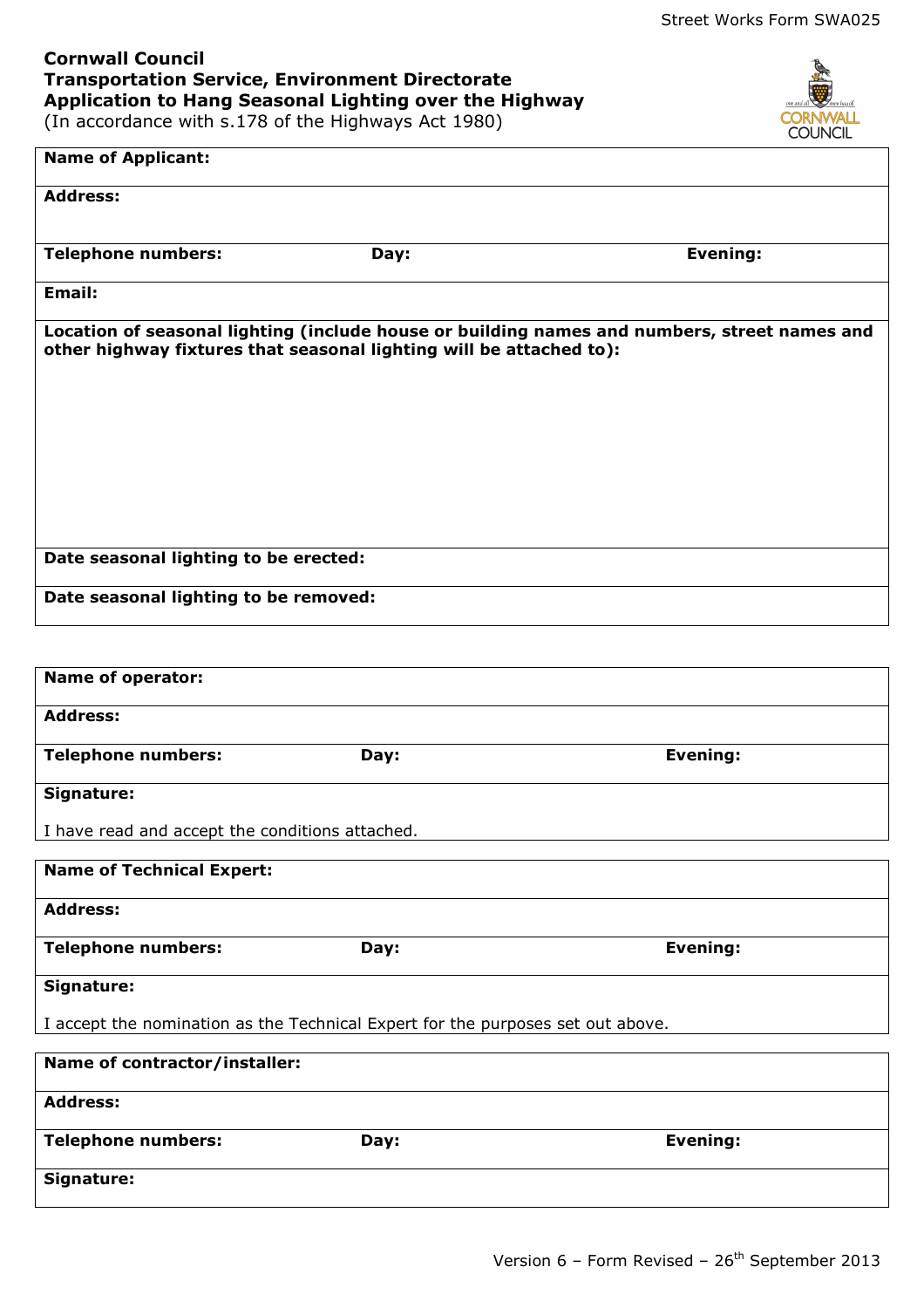# **Special Conditions**

#### **Please tick**

# **Checklist**

- $\Box$  I have enclosed the completed application form
- $\Box$  I have attached a copy of the £5 Million for any one incident Public Liability Insurance Certificate
- $\Box$  I have read, understand and agree with the attached General Conditions
- $\Box$  I have attached a copy of the certification of the technical expert
- $\Box$  I have attached a copy of the method statement for erecting the seasonal lighting
- $\Box$  I have attached a copy of the structural integrity calculations

# **Signature of Applicant \_\_\_\_\_\_\_\_\_\_\_\_\_\_\_\_\_\_\_\_\_\_\_\_\_\_\_\_\_\_\_\_\_\_\_\_\_\_\_\_\_\_\_\_\_\_\_\_**

#### **Date\_\_\_\_\_\_\_\_\_\_\_\_\_\_\_\_\_\_\_\_\_\_\_\_\_\_\_**

APPLICATIONS MUST BE RECEIVED AT LEAST 6 WEEKS BEFORE THE PROPOSED ERECTION OFANY ATTACHMENT. INCOMPLETE APPLICATIONS OR APPLICATIONS RECEIVED AFTER THE SPECIFIED TIME MAY BERETURNED TO THE APPLICANT.

| <b>Electrical Installations</b>                                                |  |  |  |
|--------------------------------------------------------------------------------|--|--|--|
|                                                                                |  |  |  |
| has been Approved $\Box$ Refused $\Box$<br>Application reference               |  |  |  |
|                                                                                |  |  |  |
|                                                                                |  |  |  |
|                                                                                |  |  |  |
| (Highway Electrical officer of the Council)                                    |  |  |  |
|                                                                                |  |  |  |
| <b>Licence Agreement</b>                                                       |  |  |  |
|                                                                                |  |  |  |
| This Licence is granted, subject to the conditions set out in the application. |  |  |  |
|                                                                                |  |  |  |
|                                                                                |  |  |  |
| (Authorised Officer of the Council)                                            |  |  |  |
|                                                                                |  |  |  |
|                                                                                |  |  |  |
| <b>Transportation Service</b>                                                  |  |  |  |

Environment Directorate Street works Western Group Centre, Radnor Road, Scorrier Redruth TR16 5EH Telephone: 0300 1234222 Fax: (01209) 614400 Email: Streetworks@cornwall.gov.uk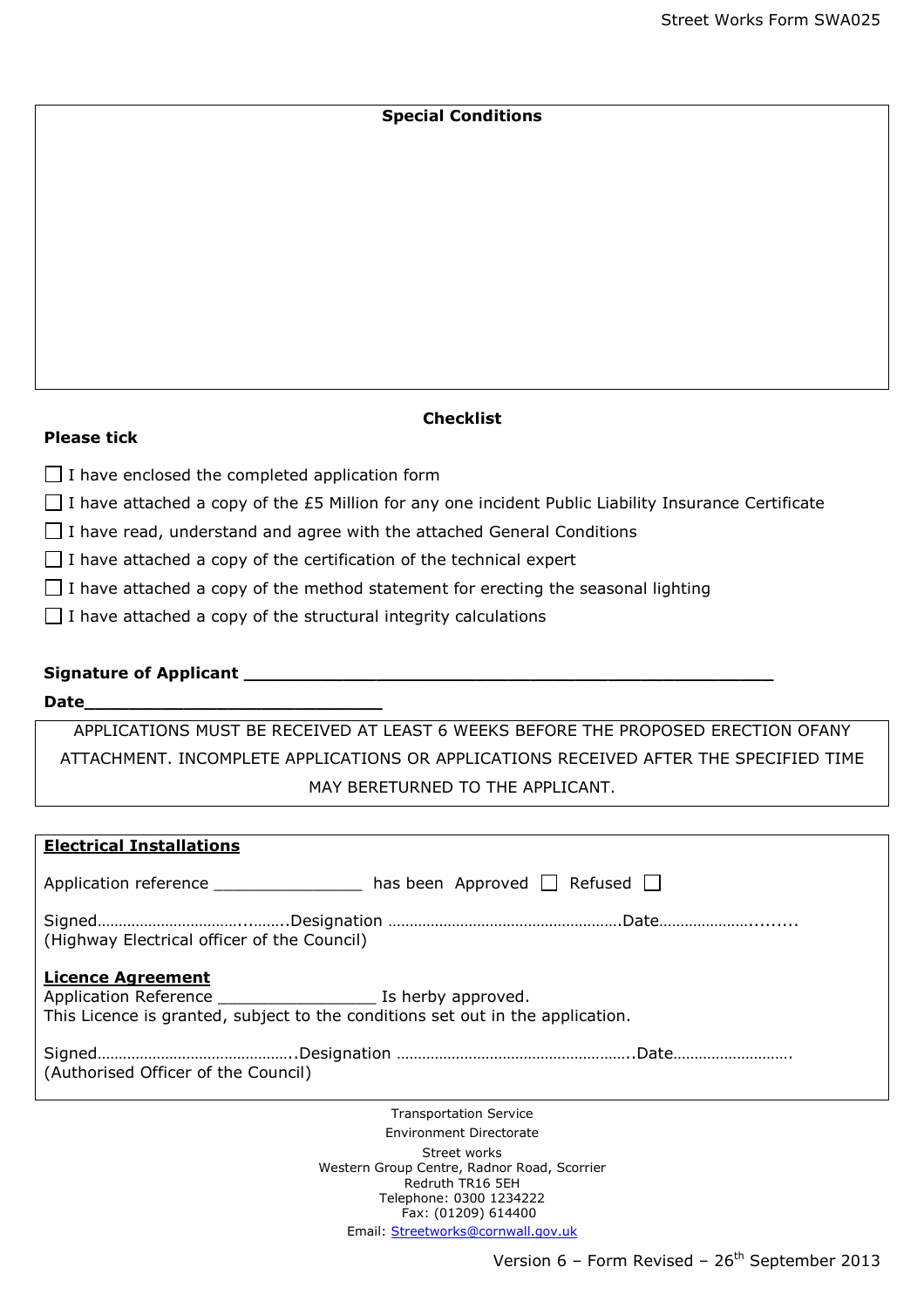# **General Conditions**

- 1. Seasonal lighting shall not be affixed to a street lighting column or other highway features without the written consent of the Highway Authority.
- 2. The applicant will carry out all necessary consultations and obtain all necessary consents prior to the submission of the application to the council.
- 3. No attachment shall be suspended or allowed to hang so that any part of it is less than 5.7 metres above the public highway or 2.5m above a pavement. Any variation to this height restriction will need to be approved in writing by the Highway Authority.
- 4. Seasonal lighting shall only be erected for a period agreed by the Highway Authority and shall be removed at the end of such period, unless an extension of that period has been granted in writing by the Highway Authority.
- 5. The applicant shall indemnify the Council against any claims, costs and proceedings, howsoever arising, as a result of its erection, retention and maintenance, and evidence of Public Liability Insurance cover of up to £5m for any one incident, shall be submitted with the application.
- 6. The applicant shall arrange for and meet the cost of any traffic management measures considered necessary by the Highway Authority during the erection or removal of any seasonal lighting.
- 7. Seasonal lighting shall be erected, maintained and removed by a competent person.
- 8. The progress of traffic and pedestrians must not be impeded during the erection or removal of seasonal lighting.
- 9. Seasonal lighting must not obscure any traffic signs, street lights, CCTV cameras or signals or restrict the visibility of motorists.
- 10. Ensure that during the erection and removal of seasonal lighting that particular consideration is given to visually impaired, disabled and persons with prams and wheelchairs.
- 11. It is a legal requirement that everyone undertaking electrical work is a competent person and does not cause damage to themselves and others.
- 12.All electrical works shall comply with the current editions of BS7671 Requirements for Electrical Installations and the County Surveyor's code of Practice for the Installation, Operation and Removal of Seasonal Decorations (copy available on request).
- 13. Written approval must be obtained by the operator for the attachment to any statutory structures (ie electricity and telephone poles).
- 14.Any operation involving connections to apparatus that is the responsibility of the Highway Authority must only be undertaken by the Highway Authority or its approved agent or contractor. The cost of this work will be rechargeable to the operator.
- 15. The following information is require at the time of application.

# **A detailed plan illustrating:**

- a) Fixing points
- b) Route of lighting spans